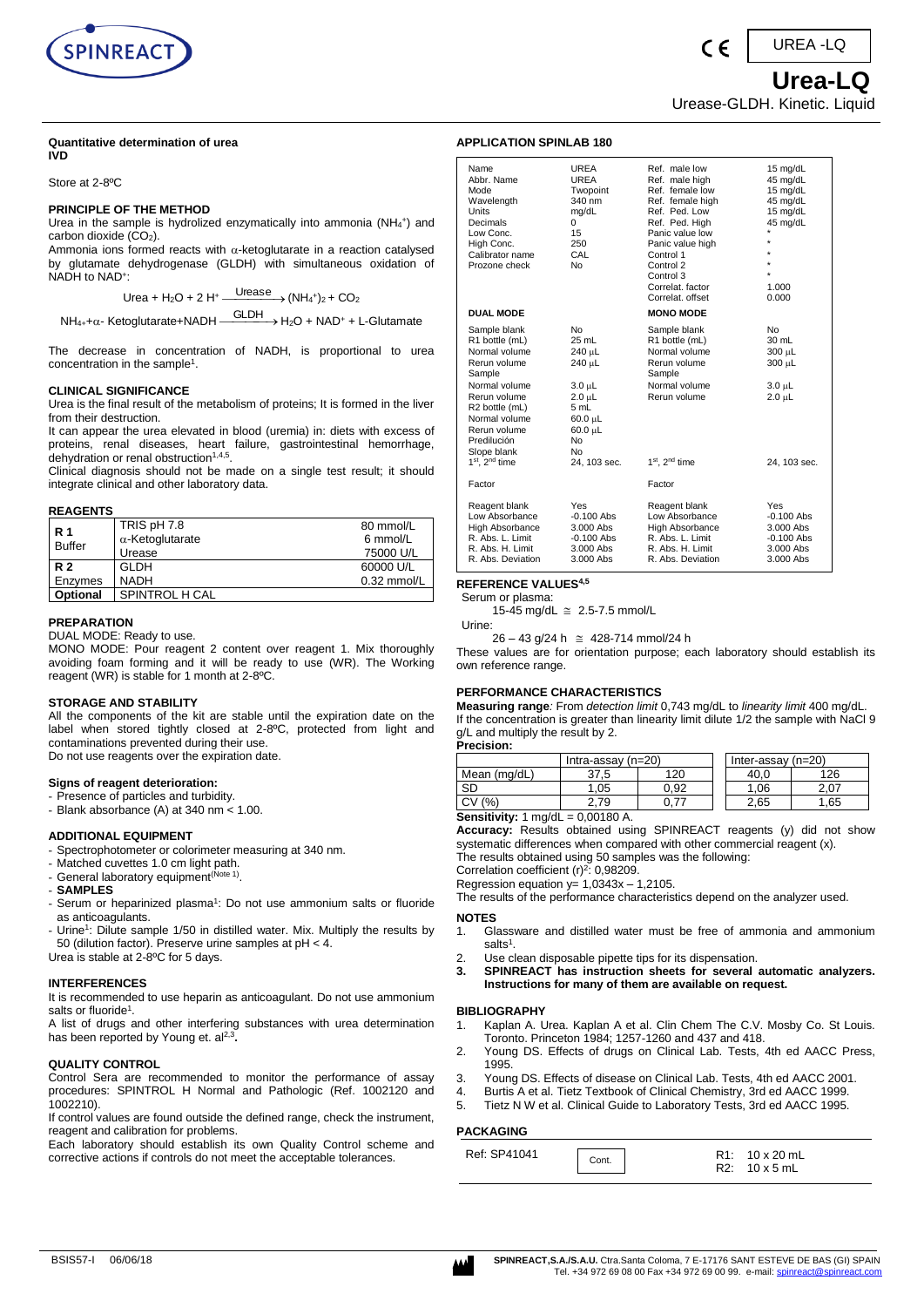

#### **Determinación cuantitativa de urea IVD**

Conservar a 2-8ºC

# **PRINCIPIO DEL MÉTODO**

La ureasa cataliza la hidrólisis de la urea, presente en la muestra, en amoniaco (NH<sup>4</sup> + ) y anhídrido carbónico (CO2).

Los iones amonio formados se incorporan al  $\alpha$ -cetoglutarato por acción de la glutamato deshidrogenasa (GLDH) con oxidación paralela de NADH a

NAD<sup>+</sup> : Urea + H<sub>2</sub>O + 2 H<sup>+</sup>  $\xrightarrow{\text{Ureasa}} (NH_4^+)$ <sub>2</sub> + CO<sub>2</sub>

 $NH_4$ <sup>+</sup> + $\alpha$ -Cetoglutarato+NADH  $\xrightarrow{\text{GLDH}}$  + H<sub>2</sub>O + NAD<sup>+</sup> + L-Glutamato

La disminución de la concentración de NADH en el medio es proporcional a la concentración de urea de la muestra ensayada $^{\rm 1}.$ 

#### **SIGNIFICADO CLÍNICO**

La urea es el resultado final del metabolismo de las proteínas; se forma en el hígado a partir de su destrucción.<br>La concentración de urea en

sangre (uremia) aumenta como consecuencia de dietas con exceso de proteínas, enfermedades renales, insuficiencia cardiaca, hemorragias gástricas, hipovolemia y obstrucciones renales 1,4,5 .

El diagnóstico clínico debe realizarse teniendo en cuenta todos los datos clínicos y de laboratorio.

#### **REACTIVOS**

| <b>R</b> 1 | TRIS pH 7,8             | 80 mmol/L     |
|------------|-------------------------|---------------|
|            | $\alpha$ -Cetoglutarato | 6 mmol/L      |
| Tampón     | Ureasa                  | 75000 U/L     |
| R 2        | <b>GLDH</b>             | 60000 U/L     |
| Enzimas    | <b>NADH</b>             | $0.32$ mmol/L |
| Opcional   | SPINTROL H CAL          |               |

# **PREPARACIÓN**

MODO DUAL: Reactivos listos para el uso.

MODO MONO: Verter el contenido del reactivo 2 sobre el reactivo 1. Mezclar evitando la formación de espuma y quedará listo para usar (RT). La estabilidad del (RT) es de 1 mes a 2-8ºC.

# **CONSERVACIÓN Y ESTABILIDAD**

Todos los componentes del kit son estables, hasta la fecha de caducidad indicada en la etiqueta del vial, cuando se mantienen los viales bien cerrados a 2-8ºC, protegidos de la luz y se evita su contaminación. No usar reactivos fuera de la fecha indicada.

#### **Indicadores de deterioro de los reactivos:**

- Presencia de partículas y turbidez.
- Absorbancia (A) del Blanco a 340 nm <  $1,00$ .

# **MATERIAL ADICIONAL**

- Espectrofotómetro o analizador para lecturas a 340 nm.
- Cubetas de 1,0 cm de paso de luz.
- Equipamiento habitual de laboratorio (Nota 1).

#### **MUESTRAS**

- Suero o plasma heparinizado<sup>1</sup>: No usar sales de amonio o fluoruro como anticoagulantes.
- Orina<sup>1</sup>: Diluir la muestra al 1/50 en agua destilada. Mezclar. Multiplicar el resultado obtenido por 50 (factor de dilución). Evitar el crecimiento bacteriano, manteniendo el pH < 4.

**La urea es estable 5 días a 2-8ºC.**

# **INTERFERENCIAS**

Como anticoagulante se recomienda la heparina. En ningún caso deben utilizarse sales de amonio o fluoruro<sup>1</sup>.

Se han descrito varias drogas y otras substancias que interfieren en la determinación de la urea<sup>2,3</sup>

#### **CONTROL DE CALIDAD**

Es conveniente analizar junto con las muestras sueros control valorados: SPINTROL H Normal y Patológico (Ref. 1002120 y 1002210)

Si los valores hallados se encuentran fuera del rango de tolerancia, se debe revisar los instrumentos, los reactivos y la calibración.

Cada laboratorio debe disponer su propio Control de Calidad y establecer correcciones en el caso de que los controles no cumplan con las tolerancias.

| Nombre<br>Nombre abreviado<br>Modo<br>Long. ondas<br><b>Unidades</b><br>Decimales<br>Conc. Inferior<br>Conc. Superior<br>Calibrador<br>Chequeo prozona                                    | <b>UREA</b><br>UREA<br>Dos Puntos<br>340 nm<br>mg/dL<br>0<br>5<br>250<br>CAL<br>N <sub>0</sub>                              | Ref. Hombre Inf.<br>Ref. Hombre Sup.<br>Ref. Mujer Inf.<br>Ref. Mujer Sup.<br>Ref. Ped. Inf.<br>Ref. Ped. Sup.<br>Valor pánico bajo<br>Valor pánico alto<br>Control 1<br>Control 2<br>Control 3<br>Factor correl.<br>Offset de correl. | 15 mg/dL<br>45 mg/dL<br>15 mg/dL<br>45 mg/dL<br>15 mg/dL<br>45 mg/dL<br>$\star$<br>$\star$<br>$\star$<br>$\star$<br>$\star$<br>1.000<br>0.000 |
|-------------------------------------------------------------------------------------------------------------------------------------------------------------------------------------------|-----------------------------------------------------------------------------------------------------------------------------|----------------------------------------------------------------------------------------------------------------------------------------------------------------------------------------------------------------------------------------|-----------------------------------------------------------------------------------------------------------------------------------------------|
| <b>MODO DUAL</b>                                                                                                                                                                          |                                                                                                                             | <b>MODO MONO</b>                                                                                                                                                                                                                       |                                                                                                                                               |
| Blanco muestra<br>Frasco R1 (mL)<br>Vol. normal<br>Vol. repet.<br>Muestra<br>Vol. normal<br>Vol. repet.<br>Frasco R2 (mL)<br>Vol. normal<br>Vol. repet.<br>Predilución<br>Pendiente Blco. | No<br>$25$ mL<br>240 µL<br>240 µL<br>$3.0 \mu L$<br>$2.0 \mu L$<br>5 mL<br>$60.0 \mu L$<br>60.0 µL<br>No.<br>N <sub>0</sub> | Blanco muestra<br>Frasco R1 (mL)<br>Vol. normal<br>Vol. repet.<br>Muestra<br>Vol. normal<br>Vol. repet.                                                                                                                                | <b>No</b><br>$30 \text{ mL}$<br>300 µL<br>300 µL<br>$3.0 \mu L$<br>$2.0 \mu L$                                                                |
| $1^\circ$ , $2^\circ$ tiempo                                                                                                                                                              | 24, 103 sec.                                                                                                                | 1º, 2º tiempo                                                                                                                                                                                                                          | 24. 103 sec.                                                                                                                                  |
| Factor                                                                                                                                                                                    |                                                                                                                             | Factor                                                                                                                                                                                                                                 |                                                                                                                                               |
| Blanco reactivo<br>Absorbancia inf.<br>Absorbancia sup.<br>Lim.Inf. Abs. React.<br>Lim Sun, Abs. React.                                                                                   | Si<br>$-0.100$ Abs<br>3.000 Abs<br>$-0.100$ Abs<br>3,000 Abs                                                                | Blanco reactivo<br>Absorbancia inf.<br>Absorbancia sup.<br>Limlnf. Abs. React.<br>LimSup Abs React                                                                                                                                     | Si<br>$-0.100$ Abs<br>3.000 Abs<br>$-0.100$ Abs<br>3,000 Abs                                                                                  |

 **Urea-LQ**

UREA -LQ

Ureasa-GLDH. Cinético. Líquido

 $\epsilon$ 

#### **VALORES DE REFERENCIA4,5**

**APLICACIÓN AL SPINLAB 180**

Suero o plasma: 15-45 mg/dL 2,5-7,5 mmol/L

Orina:

26 – 43 g/24 h 428-714 mmol/24 h

Estos valores son orientativos. Es recomendable que cada laboratorio establezca sus propios valores de referencia.

Desv. Abs. React.

Lim.Sup. Abs. React. 3.000 Abs LimSup. Abs. React. 3.000 Abs

# **CARACTERÍSTICAS DEL MÉTODO**

**Rango de medida:** Desde el *límite de detección* 0,743 mg/dL hasta el *límite de linealidad* 400 mg/dL.

Si la concentración de la muestra es superior al límite de linealidad, diluir 1/2 con NaCl 9 g/L y multiplicar el resultado final por 2. **Precisión:**

| .                                                                   |                     |      |                     |      |  |
|---------------------------------------------------------------------|---------------------|------|---------------------|------|--|
|                                                                     | Intraserie $(n=20)$ |      | Interserie $(n=20)$ |      |  |
| Media (mg/dL)                                                       | 37.5                | 120  | 40.0                | 126  |  |
| SD                                                                  | 1.05                | 0.92 | 1.06                | 2.07 |  |
| CV(% )                                                              | 2.79                |      | 2.65                | ∣.65 |  |
| <b>Sensibilidad analítica:</b> $1 \text{mq/dL} = 0.00180 \text{ A}$ |                     |      |                     |      |  |

**Exactitud:** Los reactivos SPINREACT (y) no muestran diferencias sistemáticas significativas cuando se comparan con otros reactivos comerciales (x). Los resultados obtenidos con 50 muestras fueron los siguientes:

Coeficiente de regresión (r)<sup>2</sup>: 0,98209.

Ecuación de la recta de regresión: y= 1,0343x – 1,2105.

Las características del método pueden variar según el analizador utilizado.

# **NOTAS**

- 1. El material empleado, así como el agua destilada que se utilice deben estar libres de amoniaco y/o sus sales $1$ .
- 2. Usar puntas de pipeta desechables limpias para su dispensación.
- **3. SPINREACT dispone de instrucciones detalladas para la aplicación de este reactivo en distintos analizadores.**

#### **BIBLIOGRAFÍA**

- 1. Kaplan A. Urea. Kaplan A et al. Clin Chem The C.V. Mosby Co. St Louis. Toronto. Princeton 1984; 1257-1260 and 437 and 418.
- 2. Young DS. Effects of drugs on Clinical Lab. Tests, 4th ed AACC Press, 1995.
- 3. Young DS. Effects of disease on Clinical Lab. Tests, 4th ed AACC 2001.
- 4. Burtis A et al. Tietz Textbook of Clinical Chemistry, 3rd ed AACC 1999.<br>5. Tietz N W et al. Clinical Guide to Laboratory Tests. 3rd ed AACC 1995.
	- 5. Tietz N W et al. Clinical Guide to Laboratory Tests, 3rd ed AACC 1995.

#### **PRESENTACIÓN**

| .            |       |                                                     |  |  |
|--------------|-------|-----------------------------------------------------|--|--|
| Ref: SP41041 | Cont. | $10 \times 20$ mL<br>R1:<br>$10 \times 5$ mL<br>ロワ・ |  |  |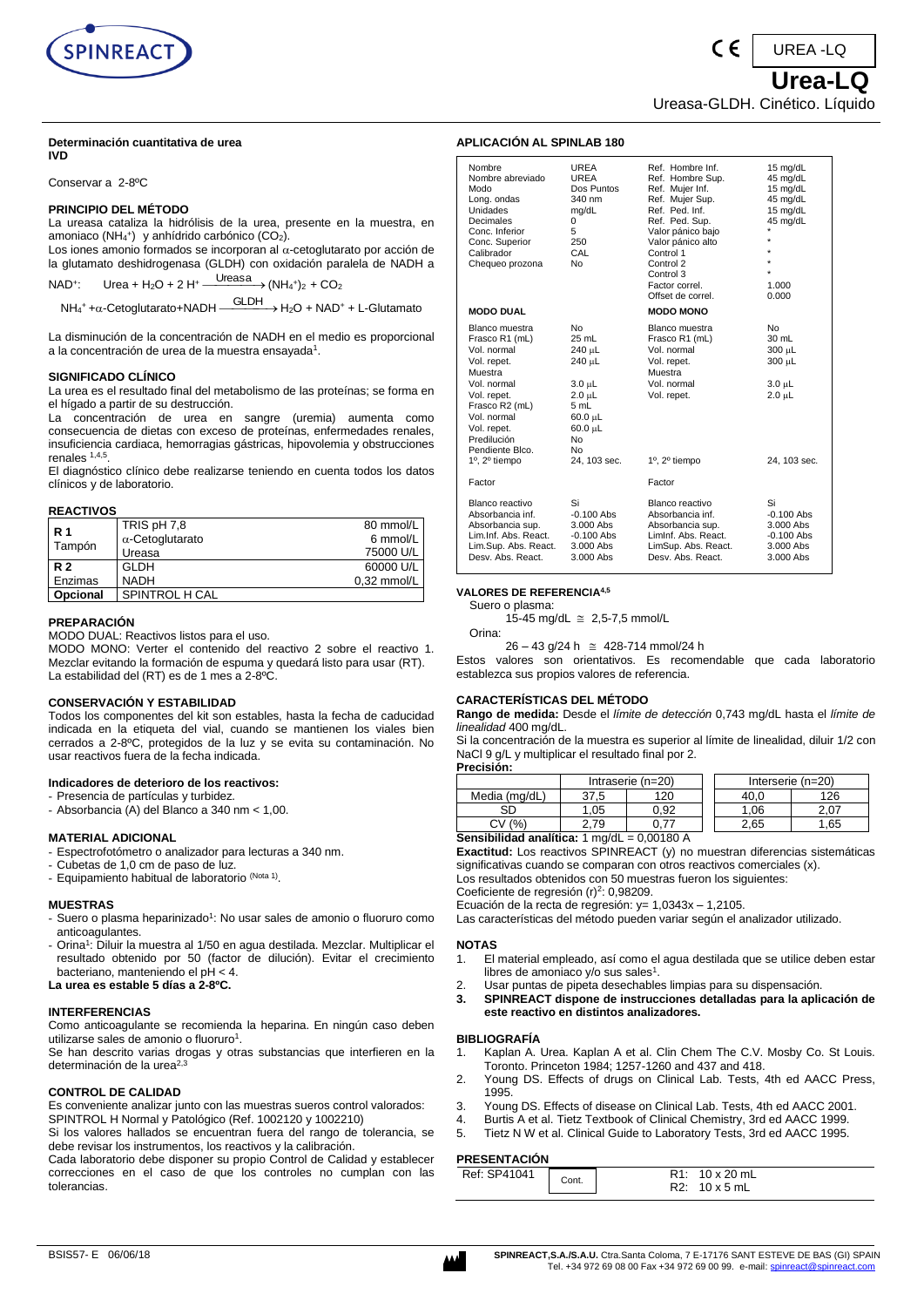

# *Détermination quantitative de l'urée* **IVD**

A conserver entre 2-8ºC

#### **PRINCIPE DE LA MÉTHODE**

L'échantillon d'urée est hydrolysé de manière enzymatique dans l'ammoniac (NH<sub>4</sub>+) et le dioxyde de carbone (CO<sub>2</sub>).

Les ions d'ammoniac réagissent avec α-cétoglutarique dans une réaction catalysée par le glutamate déshydrogénase (GLDH) avec une oxydation simultanée de NADH à NAD<sup>+</sup>:

$$
\text{Urée} + \text{H}_2\text{O} + 2 \text{ H}^+ \xrightarrow{Uréase} (\text{NH}_4^{\text{+}})_2 + \text{CO}_2
$$

NH<sub>4+</sub>+α- cétoglutarique +NADH  $\xrightarrow{\text{GLDH}}$  + H<sub>2</sub>O + NAD<sup>+</sup> + L-Glutamate La baisse de la concentration du NADH est proportionnelle à la concentration de l'urée dans l'échantillonnage<sup>1</sup>.

#### **SIGNIFICATION CLINIQUE**

L'urée est le résultat final du métabolisme des protéines; Il est formé dans le foie à partir de la destruction de ces protéines.

Il peut arriver que l'urée soit élevée dans le sang (urémie) et dans : les régimes alimentaires riches en protéines, les maladies rénales, la crise cardiaque, l'hémorragie gastro-intestinale, la déshydratation ou l'obstruction rénale 1,4,5 .

Le diagnostic clinique ne doit pas se faire sur la base d'un seul résultat d'analyse; il doit intégrer les données cliniques et d'autres données du laboratoire.

#### **RÉACTIFS**

| R 1              | TRIS pH 7,8      | 80 mmol/L     |
|------------------|------------------|---------------|
|                  | α-Cétoglutarique | 6 mmol/L      |
| Tampon           | Uréase           | 75000 U/L     |
| <b>R2</b>        | GLDH             | 60000 U/L     |
| Enzymes          | <b>NADH</b>      | $0.32$ mmol/L |
| <b>OPTIONNEL</b> | SPINTROL H CAL   |               |

#### **PREPARATION**

Tous les réactifs sont prêts à l'emploi.

#### **CONSERVATION ET STABILITÉ**

Toutes les composantes du kit sont stables jusqu'à l'expiration de la date mentionnée sur l'étiquette en cas de conservation hermétique sous 2-8ºC et de protection contre la lumière et les contaminations évitées lors de leur utilisation.

Ne pas utiliser les réactifs au-delà de la date d'expiration.

**Signes de détérioration du réactif:** 

- Présence des particules et de la turbidité.

- Absorbance témoin (A) à 340 nm < 1,00.

# **ÉQUIPEMENT SUPPLÉMENTAIRE**

Auto-analyseur SPINLAB 180. - Équipement d'usage général pour laboratoire.(Remarque 2)

#### **ÉCHANTILLONS**

- Sérum ou plasma hépariné<sup>1</sup>: Ne pas utiliser les sels d'ammoniac ou le fluorure comme anticoagulants.
- Urine<sup>1</sup>: Diluer un échantillon 1/50 dans l'eau distillée. Mélanger. Multiplier les résultats par 50 (facteur de dilution). Conserver les échantillons d'urine  $\lambda$  un pH  $< 4$ .

L'urée est stable à 2-8ºC pendant 5 jours.

# **CONTRÔLE DE QUALITÉ**

Les sérums témoins sont recommandés pour suivre la performance des procédures de l'essai: SPINTROL H Normal et Pathologique (Réf. 1002120 .<br>et 1002210).

Si les valeurs de contrôle se trouvent en dehors de la gamme définie, veuillez vérifier l'instrument, le réactif et la calibration pour des problèmes. Chaque laboratoire doit établir son propre système de contrôle de qualité et des actions correctives au cas où les contrôles n'atteignent pas les tolérances acceptables.

# Uréase-GLDH. Cinétique. Liquide

 $\epsilon$ 

| Name<br>Abbr. Name<br>Mode<br>Wavelength<br>Units<br>Decimals<br>Low Conc.<br>High Conc.<br>Calibrator name<br>Prozone check                                                                | UREA<br><b>UREA</b><br>Twopoint<br>340 nm<br>mg/dL<br>$\Omega$<br>15<br>250<br>CAL<br>N <sub>0</sub>                            | Ref. male low<br>Ref. male high<br>Ref. female low<br>Ref. female high<br>Ref. Ped. Low<br>Ref. Ped. High<br>Panic value low<br>Panic value high<br>Control 1<br>Control 2<br>Control 3<br>Correlat, factor<br>Correlat, offset | 15 mg/dL<br>45 mg/dL<br>15 mg/dL<br>45 mg/dL<br>15 mg/dL<br>45 mg/dL<br>$\star$<br>÷<br>÷<br>÷<br>÷<br>1.000<br>0.000 |
|---------------------------------------------------------------------------------------------------------------------------------------------------------------------------------------------|---------------------------------------------------------------------------------------------------------------------------------|---------------------------------------------------------------------------------------------------------------------------------------------------------------------------------------------------------------------------------|-----------------------------------------------------------------------------------------------------------------------|
| <b>DUAL MODE</b>                                                                                                                                                                            |                                                                                                                                 | <b>MONO MODE</b>                                                                                                                                                                                                                |                                                                                                                       |
| Sample blank<br>R1 bottle (mL)<br>Normal volume<br>Rerun volume<br>Sample<br>Normal volume<br>Rerun volume<br>R2 bottle (mL)<br>Normal volume<br>Rerun volume<br>Predilución<br>Slope blank | No<br>25 mL<br>240 µL<br>240 µL<br>$3.0 \mu L$<br>2.0 µL<br>5 mL<br>$60.0 \mu L$<br>$60.0 \mu L$<br>N <sub>0</sub><br><b>No</b> | Sample blank<br>R1 bottle (mL)<br>Normal volume<br>Rerun volume<br>Sample<br>Normal volume<br>Rerun volume                                                                                                                      | No<br>30 mL<br>300 µL<br>300 µL<br>$3.0 \mu L$<br>$2.0 \mu L$                                                         |
| $1st$ . $2nd$ time                                                                                                                                                                          | 24. 103 sec.                                                                                                                    | 1 <sup>st</sup> . 2 <sup>nd</sup> time                                                                                                                                                                                          | 24. 103 sec.                                                                                                          |
| Factor                                                                                                                                                                                      |                                                                                                                                 | Factor                                                                                                                                                                                                                          |                                                                                                                       |
| Reagent blank<br>Low Absorbance<br>High Absorbance<br>R. Abs. L. Limit<br>R. Abs. H. Limit<br>R. Abs. Deviation                                                                             | Yes<br>$-0.100$ Abs<br>3.000 Abs<br>$-0.100$ Abs<br>3.000 Abs<br>3.000 Abs                                                      | Reagent blank<br>Low Absorbance<br>High Absorbance<br>R. Abs. L. Limit<br>R. Abs. H. Limit<br>R. Abs. Deviation                                                                                                                 | Yes<br>$-0.100$ Abs<br>3.000 Abs<br>$-0.100$ Abs<br>3.000 Abs<br>3.000 Abs                                            |

#### **VALEURS DE RÉFÉRENCE 4,5**

Sérum ou plasma:

15-45 mg/dL 2,5-7,5 mmol/L Urine:

26 – 43 g/24 h 428-714 mmol/24 h

Ces valeurs sont juste indicatives; chaque laboratoire doit établir sa propre gamme de référence.

#### **CARACTÉRISTIQUES DE LA METHODE**

**Gamme de mesure***:* de la *limite de la détection* 0,743 mg/dL à la *limite de linéarité* 400 mg/dL.

Si la concentration est plus élevée que la limite de linéarité, il faut diluer 1/2 de l'échantillon avec NaCl 9 g/L et multiplier le résultat par 2. **Précision:**

|                       | .                  |      |  |      |                    |
|-----------------------|--------------------|------|--|------|--------------------|
|                       | Intra-essai (n=20) |      |  |      | Inter-essai (n=20) |
| Movenne (ma/dL)       | 37.5               | 120  |  | 40.C | 126                |
| SD                    | .05                | 0.92 |  | .06  | 2.07               |
| СV<br>$(%^{2})^{1/2}$ | 2.79               |      |  | 2.65 | .65                |

**Sensibilité:** 1 mg/dL = 0, 00180 A.

**Exactitude:** les résultats obtenus en utilisant les réactifs SPINREACT (y) n'ont pas présenté de différences systématiques en comparaison avec d'autres réactifs commerciaux (x).

Les résultats obtenus à l'aide de 50 échantillons sont les suivants :

Coefficient de corrélation (r)<sup>2</sup>: 0,98209.

Equation de régression y=  $1,0343x - 1,2105$ .

Les résultats des caractéristiques de la performance dépendent de l'analyseur utilisé.

#### **REMARQUES :**

- 1. Les articles de verrerie et l'eau distillée ne doivent pas contenir l'ammoniac et les sels d'ammonium<sup>1</sup>.
- 2. Utiliser des embouts de pipettes jetables propres pour diffuser le produit.
- **3. SPINREACT dispose de consignes détaillées pour l'application de** 
	- **ce réactif dans différents analyseurs.**

# **BIBLIOGRAPHIE**

- 1. Kaplan A. Urea. Kaplan A et al. Clin Chem The C.V. Mosby Co. St Louis. Toronto. Princeton 1984; 1257-1260 and 437 and 418.
- 2. Young DS. Effects of drugs on Clinical Lab. Tests, 4th ed AACC Press, 1995.
- 3. Young DS. Effects of disease on Clinical Lab. Tests, 4th ed AACC 2001.
- 4. Burtis A et al. Tietz Textbook of Clinical Chemistry, 3rd ed AACC 1999. 5. Tietz N W et al. Clinical Guide to Laboratory Tests, 3rd ed AACC 1995.
- **PRÉSENTATION**

| ,,,,,,,,,,,,,,,, |       |                                              |
|------------------|-------|----------------------------------------------|
| Ref:SP41041      | Cont. | R <sub>1</sub> : 10 x 20 mL<br>R2: 10 x 5 mL |
|                  |       |                                              |

 **Urée-LQ**